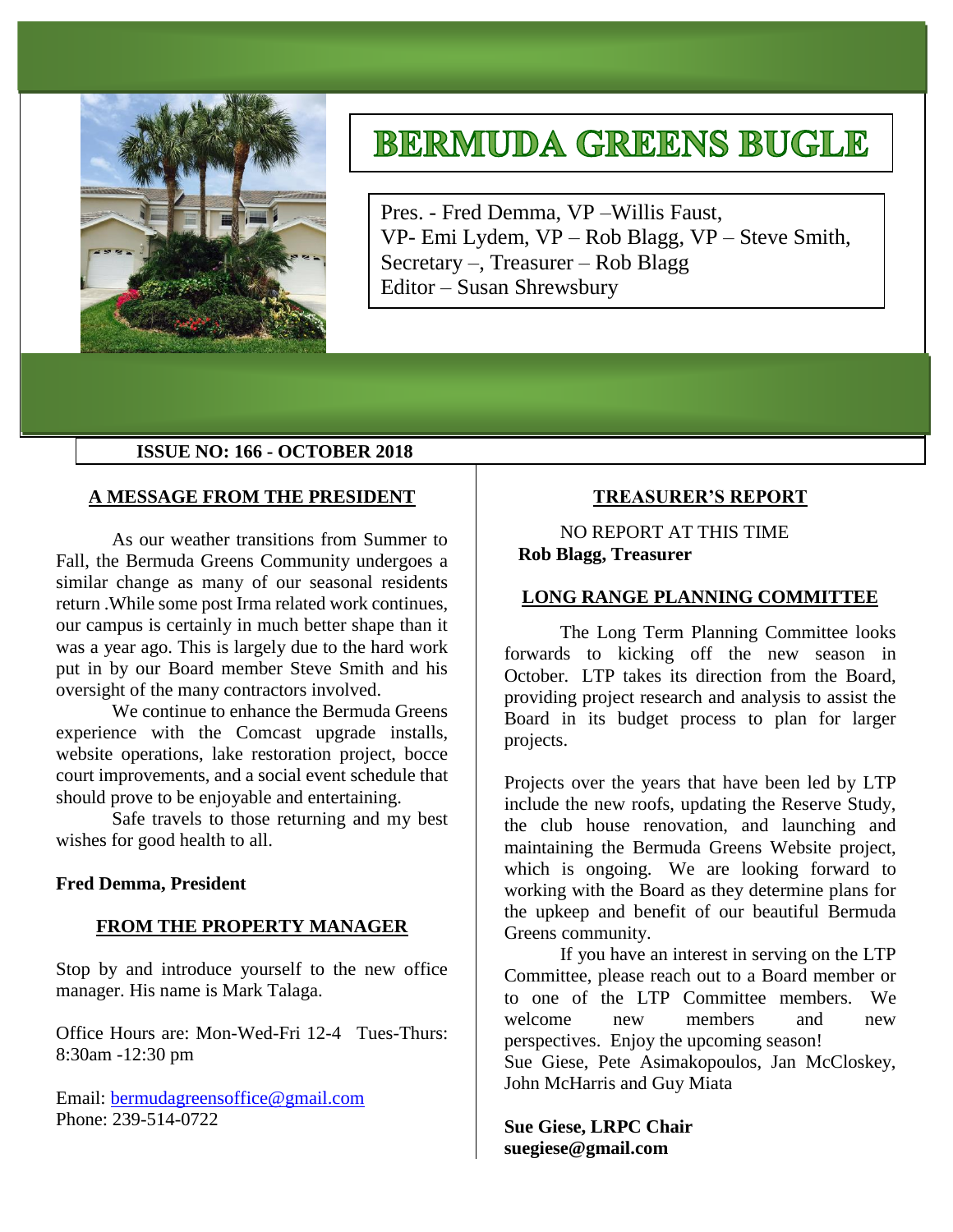# **BERMUDA GREENS WEBSITE**

The Bermuda Greens Website is your Go To online information for our Community. For example, did you know that it is quite simple to register your visiting Guests, or complete a Rental or Sales Approval, or initiate an Architectural Approval by going to the **Forms** tab on the website where you can review the process and download the current form to get started? You can also get caught up on the current and previous Bugles, or read the Approved Minutes from Board Meetings.

This month we've added information under the **Useful Information** tab on Hurricane Preparedness and Recycling. As this season begins to evolve, look for new information about each of the Committees serving Bermuda Greens, as well as upcoming events and more.

Your Website will evolve over time, and will work to provide information that our residents require. It does not replace the face to face interaction with the Board, Property Manager or your neighbors. Hopefully, it makes finding current information easier for our folks in residence or from their northern locations.

What's next? Watch your email for an announcement about a change in how we send out email blasts, and give Susan Shrewsbury some much needed relief from this responsibility. But don't worry, Susan will continue to provide us with our beloved Bugle! As we begin to ramp up the season, don't forget there is a Calendar function on the Home page where you can check on upcoming events. If you have any questions, please contact one of the team members

Link to website: [www.bermudagreensnaples.com](http://www.bermudagreensnaples.com/)

# **Sue Giese, Jan McCloskey and Pete Asimakopoulos, Web team members**

# **RECYCLING**

This new "season" brings us many new residents, both owners and renters. As the season begins with many new faces first I offer a hearty WELCOME. Next I would like to review the rules regarding our garbage and recycling pickup as a review is good for us all.

Garbage is collected twice weekly, Tues and Friday mornings, around 7AM. We are all asked not to place our garbage curbside before 5PM on the evening before. If you are not using a covered garbage container it is best not to place the garbage curbside until the morning of collection. There are bear in the Imperial neighborhoods going through garbage cans. Thankfully they have not visited Bermuda Greens yet, but we do not want to invite them!

Recycling is collected on Friday mornings, again around 7AM. We are asked not to place recycling curbside before 5PM the evening before. Each unit should have a recycling bin for this purpose. If you do not have one, or if you feel you need a second bin, simply contact Waste Management and one will be dropped off at your residence. Please, please, please DO NOT place any items in a plastic bag and then put that plastic bag in the recycle bin. If the Recycling truck has any plastic bags in it the truck must take its load to the landfill. Just toss your rinsed recycle materials in the bin. A paper bag is acceptable. Plastic bags are recycled at your local grocery. There is a Recycling Center on Goodlette-Frank that will accept batteries, paint cans, metals, old closet fixtures, electronics and many other items. You can get their hours from our Property Manager.

We are very fortunate here in Bermuda Greens to have a dumpster available for our use. However, we ask you not to abuse it. Please do not place any large items such as furniture, refrigerators, dishwashers, stoves, electronics, remodeling materials, etc. in or near the Dumpster. To dispose of these items simply call Waste Management on Wednesday for a Friday curbside pickup. And the best part......this service is FREE.

Again, welcome to our new neighbors, welcome back to our seasonal friends and a big "hello" to our full time residents.

# **Emi Lydem**

# **LANDSCAPE COMMITTEE**

NO REPORT AT THIS TIME

**Emi Lydem & Steve Smith, Chairs Landscape Committee**